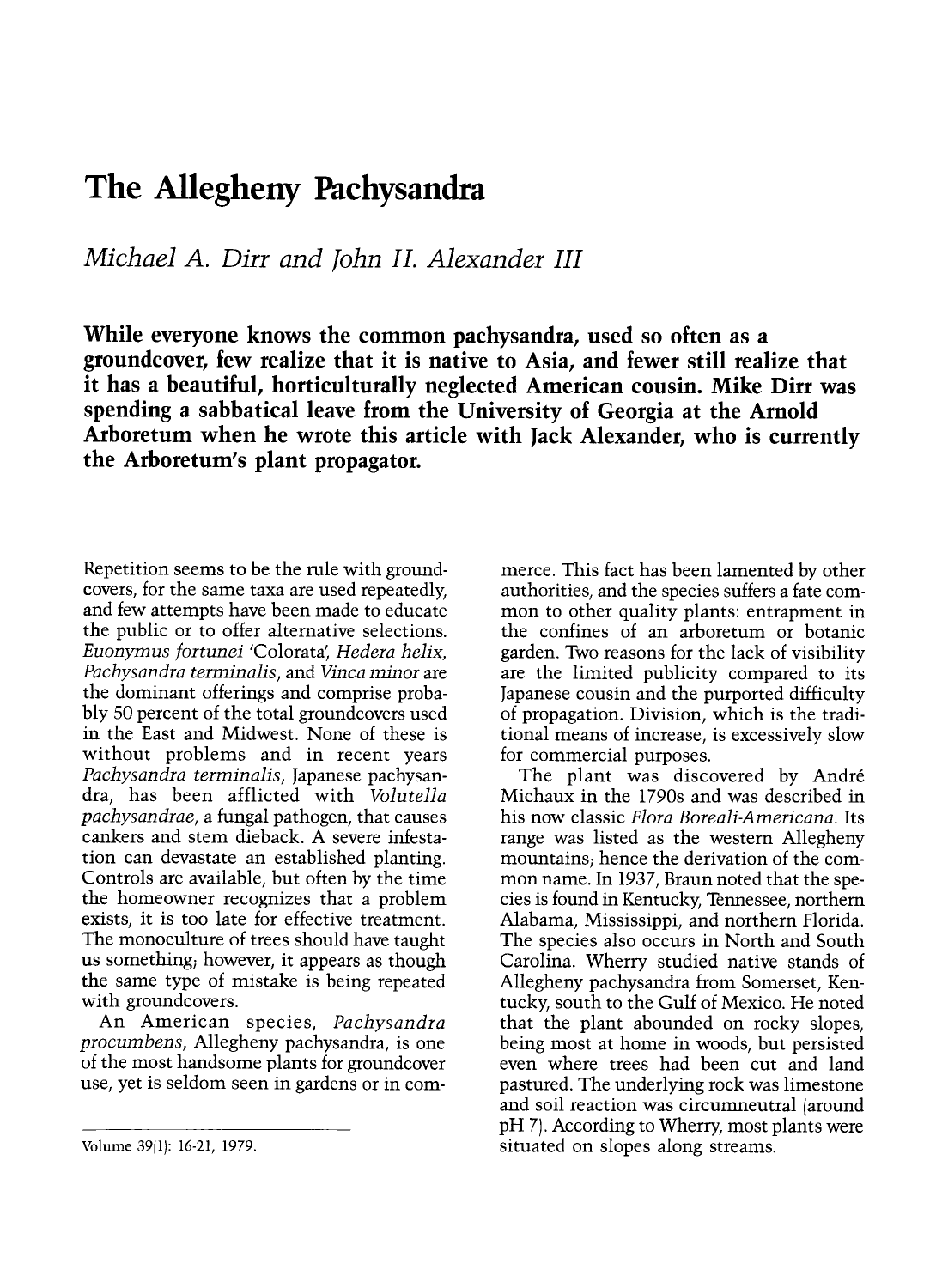

The contrastmg foliage of Pachysandra procumbens (above) and P. terminahs (below). Photos by M. D<mark>irr</mark>.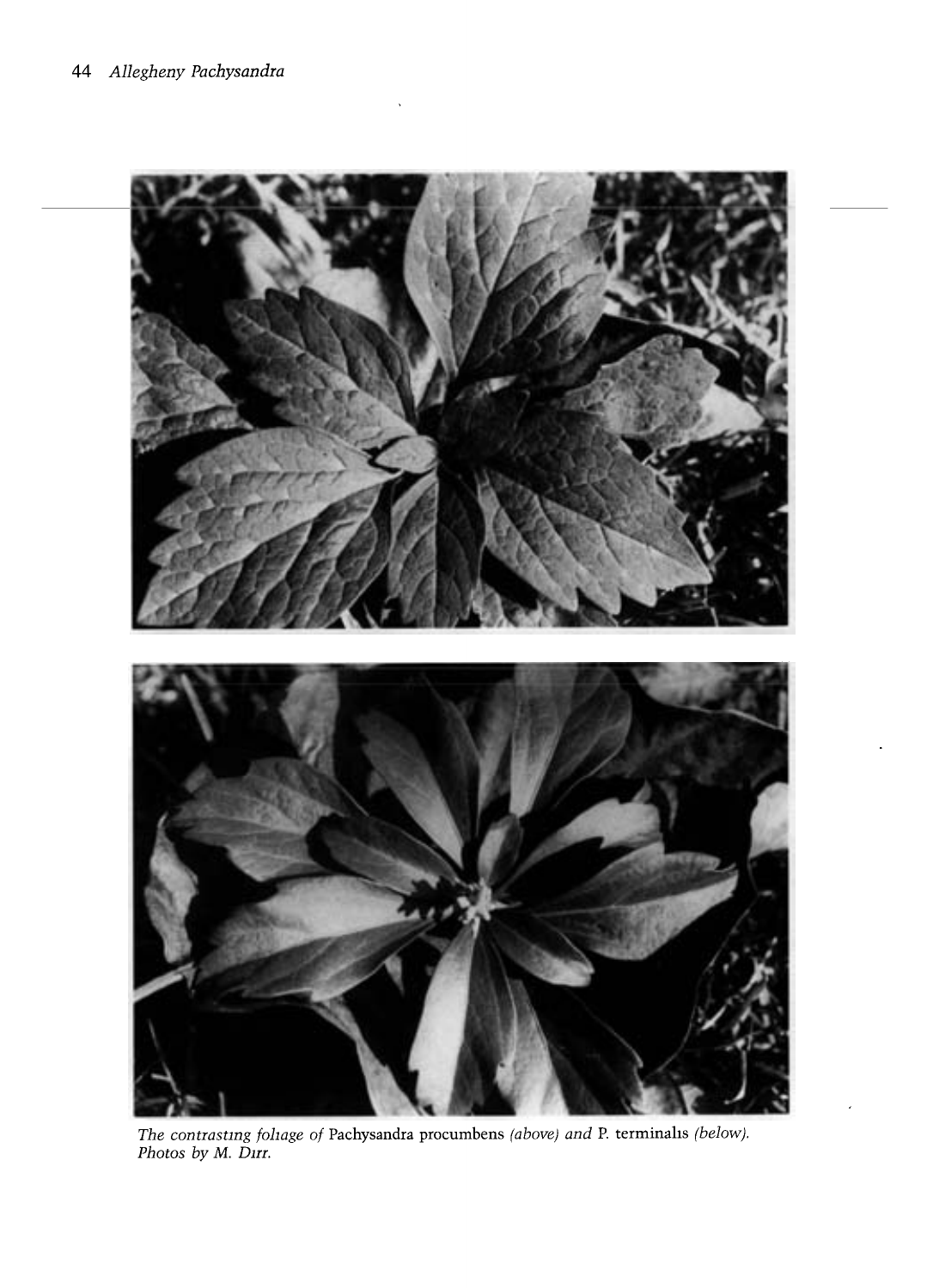The species is hardy far north of its range and is successfully cultured at the Morton Arboretum, Lisle, Illinois, as well as at Champaign-Urbana, Illinois, where temperatures may reach -20 to -25 degrees Fahrenheit. A planting has been maintained since 1962 at the University of Minnesota Landscape Arboretum where winter lows reach -30 degrees Fahrenheit; however, snow cover is usually constant and affords protection.

The Arnold Arboretum has plantings that have not been disturbed since June, 1943. One measures 3 by 4.5 feet, and another, 3 by 7 feet. The former is on the east side of the Hunnewell Building while the latter is on the north side and hemmed in by the parking lot and building so it can spread in only two directions. There is no evidence of any disease or insect problems in the plantings. The species' extreme shade tolerance is evidenced by the excellent performance in these locations. Under landscape conditions, a moist, welldrained, organic, slightly acid soil would probably prove optimum. Any plant that increases by rhizomes or underground rootstocks benefits from a loose, friable soil because there is less physical impediment to the expanding structures.

Summer foliage ranges from a grayish- to bluish-green with a slight mottle and does not possess the luster of Japanese pachysandra. The leaves assume a bronze color in the late fall and by winter's termination range from greenish-brown to brown. The foliage is not truly evergreen and may vary from deciduous to semi-evergreen. Leaf retention depends on siting and geographic location. The species forms a handsome carpet that varies from 6 to 10 inches in height. If the foliage deteriorates over winter, abundant new shoots will or June. The leaves are much wider than the Japanese species and display more prominent (coarser) serrations. Although alternate in arrangement, the leaves appear whorled because the nodes are so closely spaced. They range in size from 2 to 3.5 inches long and are almost as wide.

The flowers are especially attractive and develop in March and April on 2- to 4-inchlong spikes that emanate from the base of the stem. A single stem may have up to three spikes, but one is more common. The position of the flower provides another means of separating the two species, for on Japanese pachysandra the inflorescence is at the top of the stem in the middle of the pseudo-whorl of leaves. The flowers of P. procumbens are a purplish- or pinkish-white (stamens may be pink in color) and possess a pleasing fragrance. Wherry termed the odor rancid and musky, but based on personal observation this is not the case. The flowers are unisexual and apetalous with male and female on the same inflorescence. A few female flowers are confined to the base of the inflorescence while the conspicuous and abundant stamens occur at the top. Both species have naked (not hidden by bud scales) inflorescences, which are formed the summer and fall prior to flowering. Unfortunately if the Allegheny pachysandra is killed to the ground, the flowers will be lost. Even though they are basal, they elongate and partially rise above the foliage which is often flattened by winter weather. The early flowering date couples the species with Acer rubrum and together they could be considered "harbingers of spring."

Fruits are not showy and apparently seldom develop in cultivation. Examination of herbarium specimens of material collected from the wild showed that the fruit is a three-valved capsule that contains small lustrous, dark brown seeds. The fruit is not ornamental on either species, but perhaps controlled crosses might be made between the two, thus resulting in interesting hybrid progeny.

The Cornell Plantations reported in 1978 that Allegheny pachysandra was unfamiliar to many visitors and stimulated more questions than any other plant in their groundcover col-<br>lections. They further noted that the species was not evergreen in Ithaca, New York, but was perfectly hardy, and that twelve-year-old plantings showed no disease or dieback problems.